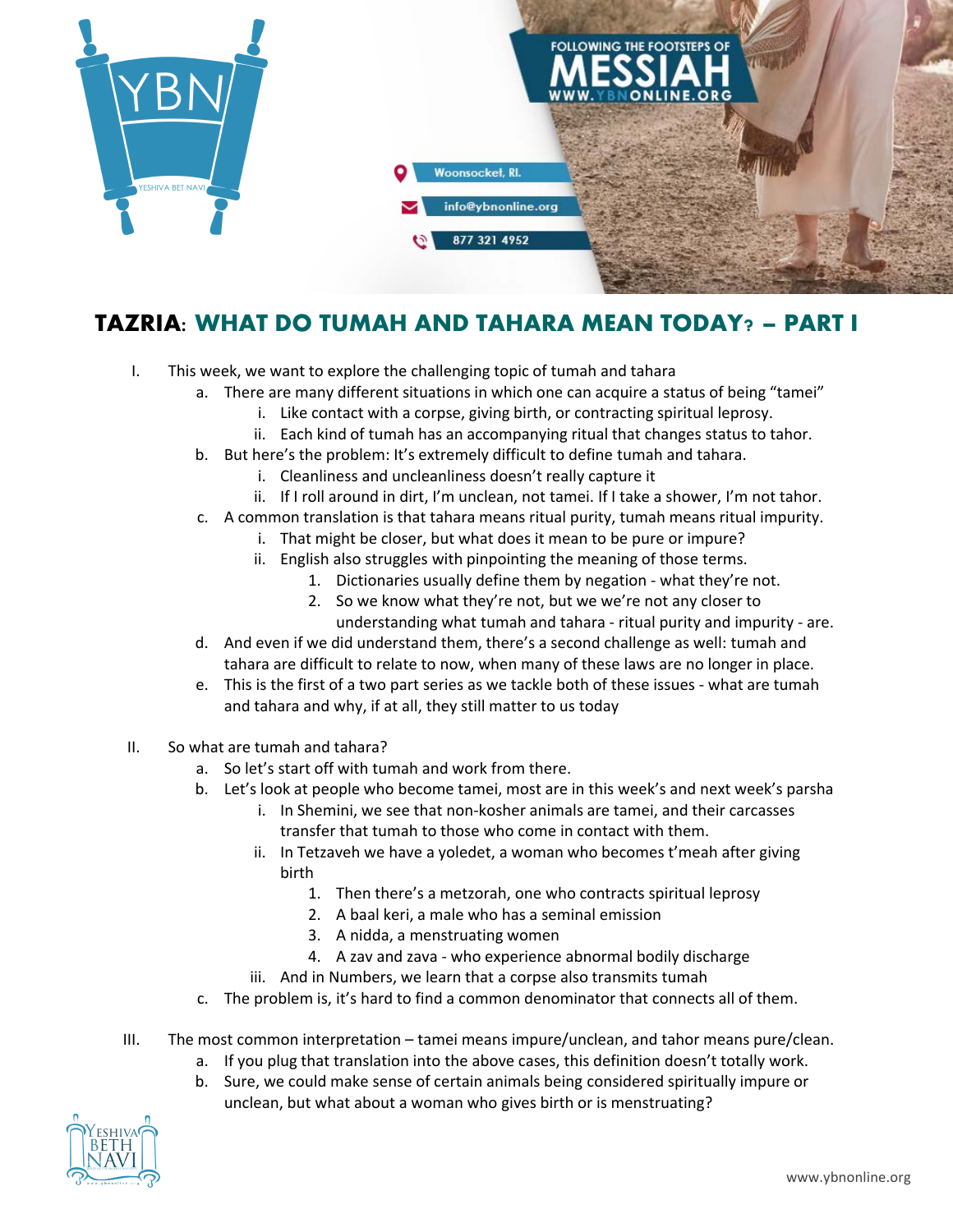- i. It's seems outrageous to even suggest that these people are impure, as if they've done something wrong and have become contaminated.
- ii. Having children is a mitzvah, and menstruation is part of natural biology
- c. So it looks like we have to rethink the way we've always thought about tumah.
	- i. If it doesn't mean impure like we thought, what does it mean?
	- ii. What is the thread that ties them all together?
- d. If we look at all the cases together, it can get dizzying.
	- i. The best starting point would be finding a paradigmatic case of tumah, and that case might teach us something about all the other cases.
- e. The Sages give us a clue by calling one case the: "Father of fathers of all tumah" meaning, the highest and most potent form of tumah.
	- i. This language is used to describe tumaht meit: tumah contracted either through contact with - or being in the same room as- a corpse.
	- ii. It seems that the sages are conveying something important about the definition of tumah through that phraseology: by calling death the father of fathers of tumah, it sounds like all other tumahs stem from it, somehow leading to death.
		- 1. While you can see traces of death in some cases, hard to see in others.
		- 2. For example, a yoledet, a woman who has just given birth, does not experience death. On the contrary, she has just created life.
- IV. Want to suggest that it's not death exclusively that brings on tumah, because as we saw, that isn't universally true, rather, tumah is about experiencing a brush with mortality, being reminded of just how fragile life is.
	- a. At first glance, a child is the opposite of a brush with mortality a new life is born!
		- i. But the actual experience of childbirth is quite dangerous.
		- ii. The paradoxical risk of death due to the creation of life is a brush with mortality.
	- b. And beyond the physical danger, a yoledet may experience a metaphysical brush with mortality as well.
		- i. The new baby is not tamei --- strangely, only the mother is.
		- ii. Why? Despite the overwhelming joy of bringing new life into the world, the mother, in a sense, experiences a loss.
		- iii. For nine months, she nurtures a life growing inside her.
		- iv. When she gives birth, the baby becomes independent, detached from its source
		- v. It's a wonderful thing but it can be extremely difficult for the mother; she experiences detachment -- a loss -- of the life that was once a part of her.
- V. After the Yoledet, we get the metzorah, one who contracts spiritual leprosy.
	- a. On the surface, it seems like our paradigm is broken: the metzorah, a spiritual leper, experiences no brush with mortality. But maybe that's not actually true.
	- b. The metzorah has two important rules that link it directly to death.
		- i. First, if a metzorah is in a room, everything inside that room becomes tamei. This is true of tumah concerning a dead body as well!
		- ii. And second, a metzorah is required to rip his clothes and grow out his hair.
			- 1. The only other person in Jewish law required to do this is an avel, someone mourning a loss, who is also required to rip their clothes and grow out their hair.
			- 2. Indeed, the Talmud constantly compares the metzorah to the mouner.